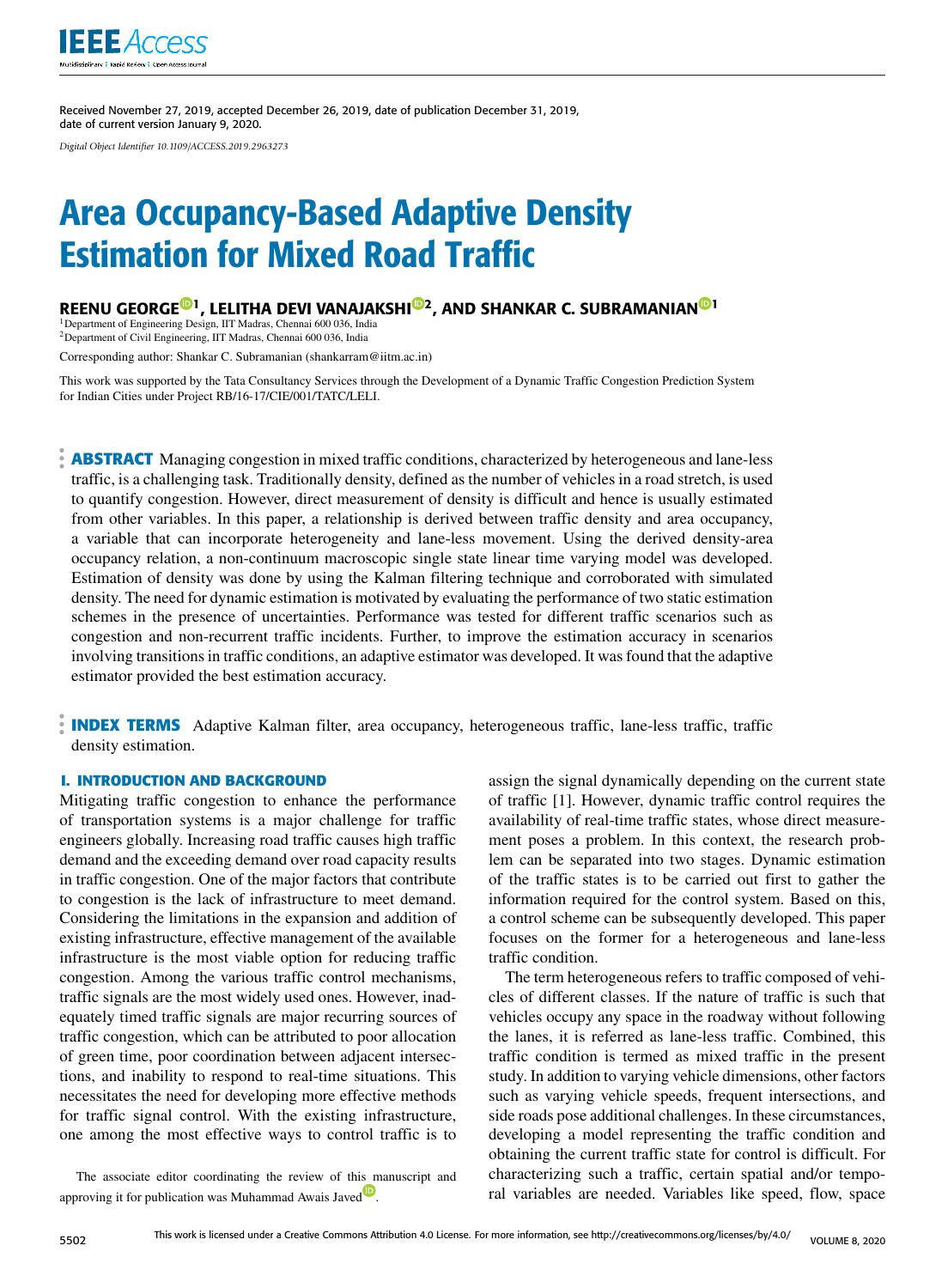headway, time headway and/or traffic density, characterize a typical traffic stream. Out of these, a good indicator of the level of congestion is traffic density [2], defined as the number of vehicles occupying a length of roadway [3]. As density is a variable related over space, its direct measurement is difficult. One way of overcoming this is to estimate it from directly measurable variables using suitable models for dynamic density estimation.

Complex traffic systems can be represented using traffic flow models that characterize and predict future traffic behavior by deriving mathematical relationships between appropriate variables. They can be classified into microscopic and macroscopic traffic models by the level of detail with which they characterize the behavior of the traffic. Each vehicle behavior is characterized in microscopic models, and hence are intensive in terms of data and computational complexity. On the other hand, macroscopic models consider traffic stream in total and capture the aggregate nature of traffic. Such models are suitable for representing real-time traffic characteristics and are pursued in this study. Macroscopic models can be categorized into either continuum or noncontinuum models.

Macroscopic traffic flow models are mostly based on continuum models [4]–[6]. However, the above models are not without deficiencies as suggested by many authors [7], [8]. One of the major criticisms is that even in congested states, the number of vehicles in a road section does not justify the continuum assumption. Conversely, non-continuum models consider traffic as an assembly of dynamic systems with each representative vehicle as a component system. Considering the above factors, a macroscopic non-continuum approach is adopted to estimate density (a discrete variable representing the number of vehicles in a section) under mixed traffic conditions.

Reported studies in this area for heterogeneous conditions are limited and discussed below. Wong *et al*. extended the Lighthill, Whitham and Richards (LWR) model by considering heterogeneous drivers to formulate a macroscopic multi-class model [9]. Another extension of LWR model incorporating various vehicle classes was proposed by Logghe and Immers [10]. A dynamic model was developed by Tang *et al*. from the relationship between the microscopic and macroscopic variables for heterogeneous traffic [11]. Arasan and Kosh [12] and Venkatesan *et al*. [13] developed microscopic simulation model for heterogeneous traffic. The principles of Cellular Automata were applied to model heterogeneous traffic in [14] and [15]. Use of non-continuum macroscopic models for heterogeneous conditions based on the conservation law for vehicles and the fundamental relation of traffic flow was reported in the study by Anand *et al*. [16]. Models based on vehicle conservation and a hypothesized constitutive equation was reported by Padiath *et al*. [17] and Thankappan *et al*. [18]. Since the proportion of different vehicles in heterogeneous traffic may vary with time, a steady-state model may not capture the traffic characteristics appropriately. However, in majority of

the above studies, steady-state traffic stream models have been developed empirically under heterogeneous traffic conditions. Most of these studies have incorporated heterogeneity of the traffic system by converting various classes of vehicles into equivalent passenger car unit (PCU). However, under mixed traffic, determination of exact PCU value for each type of vehicle is difficult [19]. To address these limitations, a dynamic model that captures lane indiscipline and heterogeneity with various classes of vehicles needs to be developed.

From a historical stand point, the estimation and analysis of traffic density is of significant interest in the field of traffic research. The most common method for measuring traffic density in early days was the photographic technique [3]. However, it is time consuming and its implementation in real-time is challenging. Later, three approaches were reported in the early 1960's, namely input-output technique, using fundamental speed-flow relationship and from percent occupancy [3]. These static estimation schemes have their own limitations in calculating density, especially under mixed traffic conditions. These schemes will not work well in the presence of dynamic disturbances and hence, dynamic estimation of traffic density is a better choice.

The Kalman filter [20] is an efficient recursive algorithm for the estimation of states of dynamic systems from noisy measurements. In a recent survey conducted by Seo *et al*. [21], it was reported that for non-continuum model-based approach, the Kalman Filter and its extended versions are widely used among the well-known implementations. Application of Kalman filter for the estimation of traffic density can be traced back from the early 1970's. In later years, investigations in the field of estimation of traffic density based on Kalman filter increased and a few recent studies under mixed traffic conditions are discussed below. In [22], Singh and Li presented estimation of traffic density for multi-lane roadways using a Markov model approach. A hybrid extended Kalman filtering approach for traffic density estimation along signalized arterial was reported by Di *et al*. in [23]. For the estimation of traffic density under heterogeneous traffic, a noncontinuum macroscopic model, based on conservation of vehicles and a hypothesized constitutive equation was developed by Thankappan *et al*. [18]. A data fusion approach using both location-based and spatial data sources was explained by Anand *et al*. in [24] and a nonlinear model, based on the conservation principle and the fundamental traffic flow was presented in [25] by Dhivyabharathi *et al*. In [26], Bekiaris-liberis *et al*. developed linear parameter-varying models derived from the conservation equation with mixed connected and conventional vehicles. Fulari *et al*. [27] developed a data fusion-based estimation scheme by using the dynamical systems approach. Nantes *et al*. developed a model-based methodology to build a real-time traffic prediction model for arterial corridors using data from multiple sources in [28]. A strip-based approach based on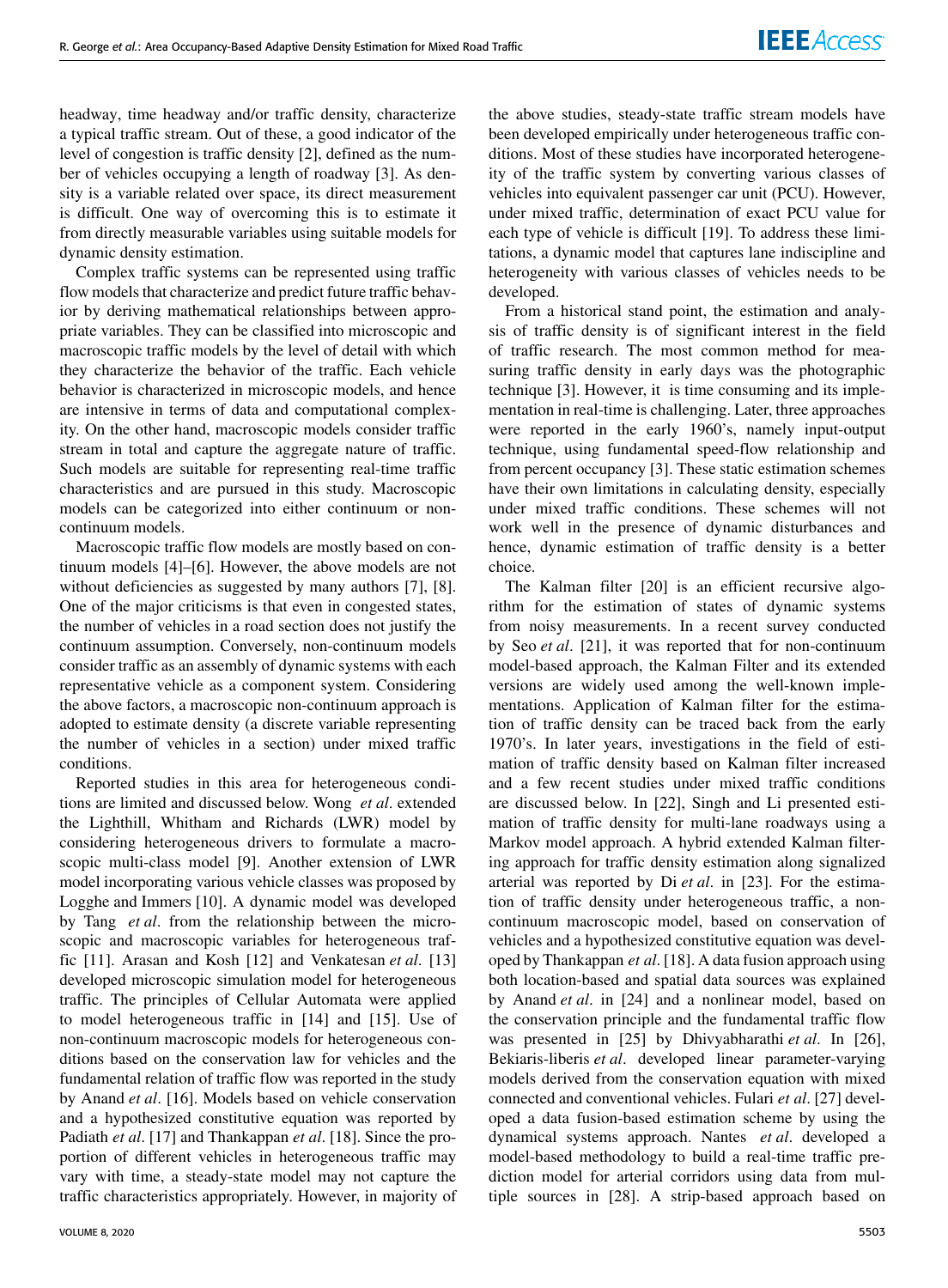density-occupancy relation was proposed by George *et al*. in [29].

From the above literature review, it can be observed that a more generic model needs to be developed that captures lane indiscipline and heterogeneity. Identifying an appropriate measurable variable sensitive to the dynamic changes in traffic shall help in formulating the same. In heterogeneous traffic, varying vehicle dimensions contribute significantly to lack of lane discipline. Vehicles of varying lengths differ in the time occupied on a particular length of road. Considering the absolute road width irrespective of number of lanes, it may be assumed that, the number of vehicles across the width of the road can vary according to the width of the vehicle. A variable that takes care of both these aspects may be better suited for representing the heterogeneous and lane-less nature of the traffic. Hence, this paper uses area occupancy [30], a modified measure of time occupancy, as the output variable. When a small section of road is considered, area occupancy can express the amount of time a vehicle having a particular dimension occupies a given area of that section, whose values depend on the composition of traffic and the speed of the vehicles. Thus, area occupancy can capture the heterogeneity and lane-less nature of the traffic.

The contributions of this paper to the existing literature in the field of heterogeneous traffic control research are therefore the following:

- Area occupancy, a variable that can capture heterogeneity and lane indiscipline, was used as measurement to estimate traffic density.
- Relation between density and area occupancy was derived from basic traffic flow modeling concepts.
- Estimation of density using a dynamic traffic flow equation as the state equation and the derived density-area occupancy relation as the output equation was implemented.
- Adaptive Kalman filtering technique was used to estimate traffic density using the above equations, to incorporate the high variability in the traffic condition under consideration.

The outline of the paper is as follows. Section II presents the model formulation that can effectively capture the mixed traffic characteristics. The details of the extraction of data and evaluation of the estimation scheme by simulating a selected study stretch are discussed in Section III. Section IV encompasses the estimation scheme using conventional Kalman filter and quantitative comparisons between the proposed approach and the strip-based study presented in [29]. A sensitivity study was further done for varying initial density conditions. The proposed dynamic estimation scheme was also compared against static estimation schemes for accuracy, data requirement and computational complexity. In Section V, the adaptive capabilities of the estimator for different traffic scenarios such as congestion and non-recurrent traffic incidents were explored. Two adaptive schemes were developed, one with a window of fixed size and other with a window of increasing size, and their performance was evaluated.

### **II. MODEL FORMULATION**

A non-continuum macroscopic model represented in state-space form was developed to characterize the aggregate behavior of vehicles. Two sets of equations, namely state equation and output equation or measurement equation, were derived. The variable relative flow, defined as the net difference between the rate of vehicles moving in and moving out of the section, was the input variable, with traffic density as the state variable.

In the measurement model, area occupancy, a variable that can take into account varying vehicle dimensions, was used as the measure for capturing heterogeneity. Area occupancy is the proportion of time the set of observed vehicles occupy the chosen stretch of a roadway [30]. It captures how long a vehicle of a particular size is moving on a section of road. Measured over time, it can capture heterogeneity since the time taken to travel the same distance with the same speed will vary according to the vehicle lengths. The entire width of the road is considered as a single unit as it takes into account the area of the road section occupied by the vehicle. This helps in addressing the lane indiscipline condition due to the varying vehicle width.

The state equation that gives the relationship between the state variable and the input variable was formulated by applying conservation law for vehicles inside the section. A typical mid-block road section (bounded by two intersections) was considered as the study stretch. The rate at which vehicles move into the section *s* was taken as  $q_{en,s(i,i+1)}$  and the rate at which vehicles move out of the section as  $q_{ex,s(i,i+1)}$  in the interval between the  $i^{th}$  and  $(i + 1)^{th}$  instants of time. Considering the vehicle count within the section at *i*<sup>th</sup> instant of time to be  $N_{s(i)}$ , the vehicle count inside the section at  $(i + 1)$ <sup>th</sup> instant of time, by vehicle conservation is

$$
N_{s(i+1)} = N_{s(i)} + h(q_{en,s(i,i+1)} - q_{ex,s(i,i+1)}),
$$
 (1)

where *h* is the time interval between  $i^{th}$  and  $(i + 1)^{th}$  instants of time and  $(q_{en,s(i,i+1)} - q_{ex,s(i,i+1)})$  is the relative flow. Corresponding density,  $\rho_{s(i+1)}$  can be written from (1), which forms the state equation, as

$$
\rho_{s(i+1)} = \rho_{s(i)} + \frac{h}{L}(q_{en,s(i,i+1)} - q_{ex,s(i,i+1)}),
$$
 (2)

where *L* is the section length.

The percent area occupancy, expressed as the proportion of time the chosen section of the road is occupied by vehicles [31], is given by

$$
\alpha_{(i)} = \frac{\sum_{k=0}^{N_d} a_k t_{k(i)}}{Ah} 100,
$$
\n(3)

where  $t_{k(i)}$  and  $a_k$  represents  $k^{th}$  vehicle's detection zone occupancy time and occupied area of the detection zone in the interval  $h$  respectively,  $N_d$  is the number of vehicles passing over the detector in the interval *h*, and *A* is the area of the detection zone. The output equation relating area occupancy to density was derived by multiplying and dividing (3)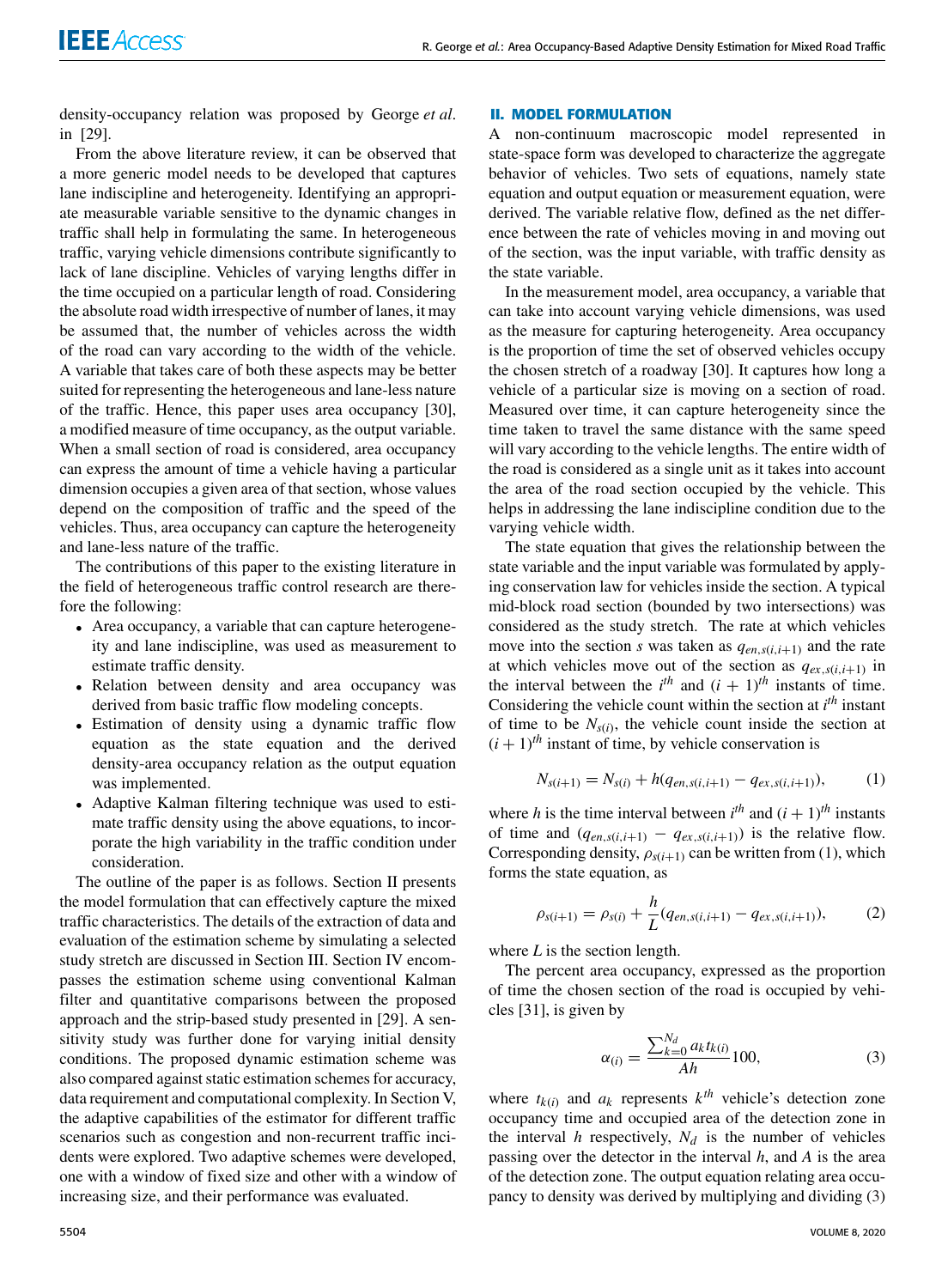by  $N_d$  as

$$
\alpha_{(i)} = \frac{\sum_{k=0}^{N_d} a_k t_{k(i)}}{AN_d} \frac{N_d}{h} 100,
$$
\n(4)

where  $N_d/h$  is the flow rate, represented as  $q_{d(i-1,i)}$  in vehicle per hour. From fundamental relations of traffic flow,

$$
q_{d(i-1,i)} = \rho_{d(i)} U_{sms(i)},\tag{5}
$$

where  $U_{sms(i)}$  is the space mean speed.

Assuming the density inside the detector as the representative of density of the section, the final equation relating area occupancy and density can be represented as

$$
\alpha_{(i)} = \frac{\sum_{k=0}^{N_d} a_k t_{k(i)}}{AN_d} U_{sms(i)} \rho_{s(i)} 100.
$$
 (6)

The state equation given by (2) and the output equation given by (6) together represent the state-space model for the traffic system under study. The stochastic nature of the traffic was included in the model by adding process disturbance  $w(i)$ in state equation and measurement noise  $v_{(i)}$  in measurement equation, as given by

$$
x_{(i+1)} = ax_{(i)} + bu_{(i)} + w_{(i)},
$$
  
\n
$$
y_{(i)} = c_{(i)}x_{(i)} + v_{(i)},
$$
\n(7)

where  $x_{(i)}$  the state variable is density,  $u_{(i)}$  the input variable is relative flow, and  $y_{(i)}$  the output variable is area occupancy. Here, the variables  $w(i)$  and  $v(i)$  were considered as normally distributed zero mean independent, white noise signals with finite covariance *q* and *r* respectively. This represents the traffic system as a single input single output linear time varying system with the state parameter *a*, equal to 1, input parameter *b*, equal to  $\frac{h}{L}$  and output parameter  $c_{(i)}$ , varying with time given as

$$
c_{(i)} = \frac{\sum_{k=0}^{N_d} a_k t_{k(i)}}{AN_d} U_{sms(i)} 100.
$$
 (8)

#### **III. DATA EXTRACTION**

The proposed work is illustrated as a block diagram in Fig. 1. The relative flow, area occupancy and the variables for obtaining the time varying output parameter  $c(i)$  are the data requirements in the present study. An urban arterial road along Rajiv Gandhi Salai in the city of Chennai, India, was identified as the study stretch, which is a mid-block road section bordered by two intersections as shown in Fig. 2. It is a six-lane road having three lanes in each direction. For the purpose of the current study, three lanes in one direction having widths of 3.5 m each were selected. The length of the study stretch *L* is 1.73 km with 1 km between detector locations A and B, and 0.73 km between detector locations B and C as shown in Fig. 2. These were considered separately because of the presence of a signal near C, which makes traffic conditions in BC different from AB, which is beyond the influence of the signal. Figure 3 shows the routine scenario observed on the study stretch depicting the heterogeneous and lane-less nature of the traffic.



**FIGURE 1.** Block diagram of the proposed work.

The study stretch was simulated in a traffic simulation software, VISSIM [32] for generating the required data. VISSIM is mainly intended for simulating lane disciplined and homogeneous traffic observed on European roads. Hence, the default simulation parameters of the software may not be suitable for the mixed traffic scenario. However, it can be calibrated for the traffic under consideration, since it offers options for left side driving, incorporating different types of vehicles, varying lane widths, adjusting lateral distance between vehicles, same lane overtaking and staggered queuing at intersections [24]. A previous study [24] calibrated the above parameters to represent the traffic condition under study. With the calibrated model, the identified road stretch was simulated for different traffic scenarios. A warm-up period of 15 minutes was provided for each simulation. This study considered four different classes of vehicles namely three-wheelers, light motor vehicles, heavy motor vehicles and two-wheelers. The proportions of the various classes of vehicles obtained from field along with their standard dimensions [33] are listed in Table 1. Besides these, the inputs provided to VISSIM based on field values were traffic volume data for each 15 minute interval and signal control data. A fixed time signal with 32 s green and 4 s yellow, out of 100 s cycle time was used for controlling the signal at the intersection. The simulation was done by varying the input volume for different scenarios. For each case, the model was simulated four times with a random seed increment of 5 and an average value was taken. From simulation, the required data from upstream and downstream end of the study stretch, and the simulated density for corroborating the model were collected. Virtual detectors, each of 10 m length were placed at locations A, B and C as shown in Fig. 2. Area occupancy, and time varying parameter  $c_{(i)}$ , were obtained from this data by taking a weighted average based on flow through each detector. The variables  $t_{k(i)}$  and  $N_d$  required for calculating area occupancy, and *c*(*i*) were taken class wise. The required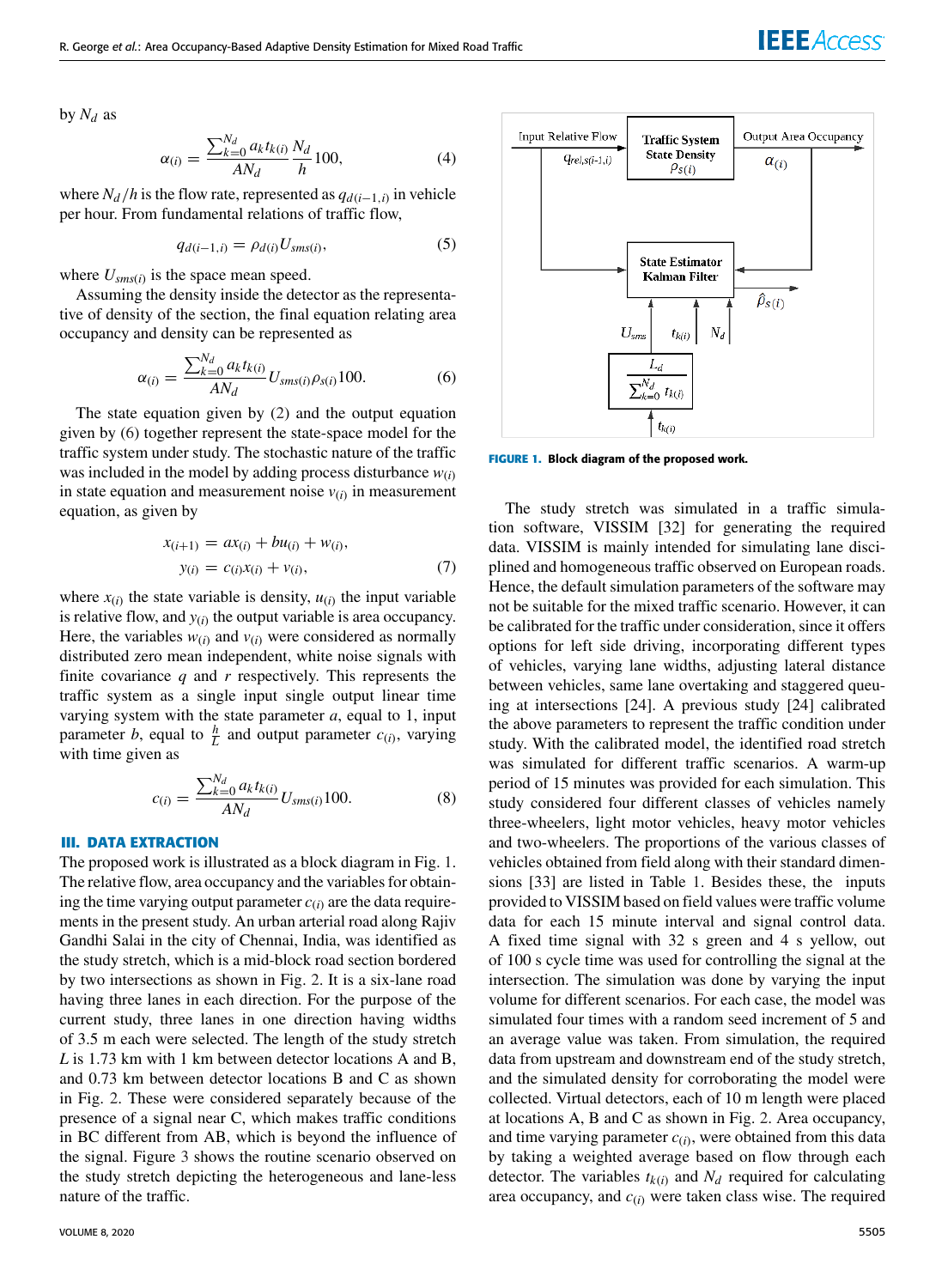

**FIGURE 2.** Study stretch of the proposed work.



**FIGURE 3.** Prevalent traffic on the study stretch.

data were extracted from VISSIM for every 100 s, which is the time interval, *h*, used in this study.

## **IV. ESTIMATION SCHEME AND ITS EVALUATION**

Four different density estimation schemes, two of which are static and the other two dynamic, were implemented and compared. The four estimation schemes were named as ES1 to ES4, with ES1 and ES2 being static schemes, and ES3 and ES4 being dynamic ones. ES4 is the proposed estimation scheme in this study. Details of these schemes are discussed below.

## *Static Estimation Schemes - ES1 and ES2*

The first estimation scheme named ES1 is a standard approach based on occupancy, which is defined as the time the vehicle occupies the given roadway. The standard relationship between density and occupancy [3] given by (9) is used in this regard:

$$
O_{(i)} = (L_v + L_d)\rho_{(i)}100.
$$
 (9)

This equation was used to calculate density using the measured percent occupancy  $O(i)$  for a known average vehicle length  $L_v$  and detection zone length  $L_d$ . Based on the knowledge of proportion and length of vehicles given in Table 1, a weighted average vehicle length was calculated.

#### **TABLE 1.** Proportion of vehicle and their dimensions under study.

| Type                | Length $(m)$ | Width $(m)$ | Proportion $(\%)$ |
|---------------------|--------------|-------------|-------------------|
| 2-Wheeler           | 1.8          | 0.6         | 47.5              |
| 3-Wheeler           | 2.6          | 1.4         | 5.3               |
| Light Motor Vehicle |              | 1.6         | 44.6              |
| Heavy Motor Vehicle | 10.3         | 2.5         | 26.               |

In the second estimation scheme ES2, input-output technique [3] was used to estimate density. In this technique, density is estimated with the knowledge of initial count of vehicles inside the selected road stretch and the number of vehicles moving in and out of the section over time.

### *Baseline Dynamic Estimation Scheme - ES3*

In ES3, a non-continuum macroscopic single state linear model developed by George *et al*. [29] was used. Lane indiscipline was incorporated by dividing the study stretch into multiple parallel strips and density was estimated using Kalman filter. The output variable was time occupancy, which along with proportion-based weighted average vehicle length, incorporated heterogeneity.

#### *Proposed Dynamic Estimation Scheme - ES4*

In this scheme, the traffic system was modeled as a single state non-continuum macroscopic linear time varying model as given by (2) and (6). To take into account heterogeneity and lane indiscipline, area occupancy, a variable that considers varying vehicle dimensions, was used for measurement. Further, lane indiscipline was incorporated by treating whole of the road width as a single unit without considering traffic lanes. The system model described with a state equation and an output equation (7) was used in Kalman filtering technique to develop a model-based estimation scheme.

#### A. IMPLEMENTATION AND EVALUATION

The proposed scheme ES4 was implemented using Kalman filtering technique [20], which is based on the mathematical model describing the system characteristics, where statistical properties of the process error and the measurement noise are taken into consideration. The system model and the state estimate from the previous time interval are used to predict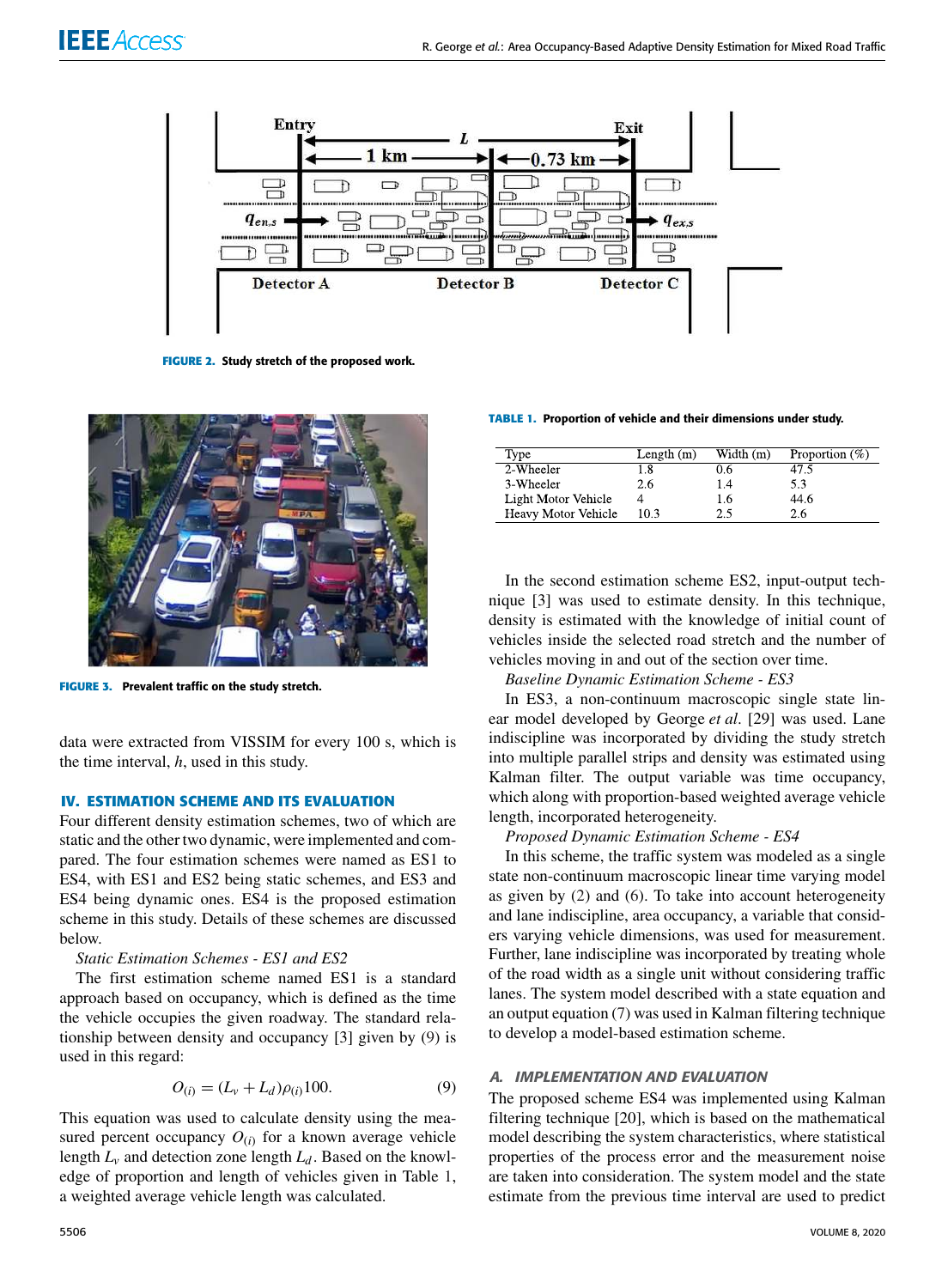

**FIGURE 4.** Corroboration of the all four density estimation schemes.

the state variables. Measurements are then used to obtain an updated state estimate. Let  $\hat{x}^+_{(i+1)}$  denote the updated estimate of the state at the  $(i + 1)$ <sup>th</sup> instant and  $\hat{x}_{(i+1)}^-$  denote the predicted estimate of the state variables at the  $(i + 1)$ <sup>th</sup>instant of time. Let  $p_{(i+1)}^-$  and  $p_{(i+1)}^+$  respectively denote the predicted and updated estimation error variance at the  $(i + 1)$ <sup>th</sup> instant of time. Then the steps in the implementation are as shown below.

i Prediction step or time update calculates the predicted state estimate and the predicted estimation error variance as

$$
\hat{x}_{(i+1)}^- = a\hat{x}_{(i)}^+ + bu_{(i)},\tag{10}
$$

$$
p_{(i+1)}^- = a\hat{p}_{(i)}^+ a + q. \tag{11}
$$

ii Correction step or measurement update calculates the Kalman gain, the updated state estimate and the updated estimation error variance as

$$
K_{(i+1)} = p_{(i+1)}^- c_{(i+1)} \left[ c_{(i+1)} p_{(i+1)}^- c_{(i+1)} + r \right]^{-1}, \quad (12)
$$

$$
\hat{x}_{(i+1)}^+ = \hat{x}_{(i+1)}^- + K_{(i+1)} [z_{(i+1)} - c_{(i+1)} \hat{x}_{(i+1)}^-],
$$
 (13)

$$
p_{(i+1)}^{+} = [1 - K_{(i+1)}c_{(i+1)}]p_{(i+1)}^{-}.
$$
\n(14)

The proposed estimation scheme (ES4) was implemented with an assumed initial density value using the developed state-space model as in (2) and (6) with the above algorithm.

To evaluate the proposed model-based estimation scheme, the estimated density was compared with the values obtained from VISSIM simulation. The traffic density was estimated by all four estimation schemes using the same input data and initial density value. In real time situations, data extraction from loop detectors would include errors. A uniformly distributed random error in the interval [-2, 0] was added to the vehicle count to mimic these errors. Signal to noise ratio of 15 was assumed for the error in occupancy and area occupancy. The error was assumed to be Gaussian white noise sequence with zero mean and standard deviation of  $\sigma$ , computed from the chosen signal to noise ratio. The estimation accuracy was quantified using Mean Absolute Percentage Error (MAPE) and Root Mean Square Error (RMSE) as given by

$$
MAPE = \frac{1}{m} \sum_{i=1}^{m} \frac{\left| \rho_{est(i)} - \rho_{sim(i)} \right|}{\rho_{sim(i)}} 100, \tag{15}
$$

RMSE = 
$$
\sqrt{\frac{\sum_{i=1}^{m} (\rho_{est(i)} - \rho_{sim(i)})^2}{m}}
$$
, (16)

where  $\rho_{est(i)}$  and  $\rho_{sim(i)}$  are the estimated and simulated values of density in the *i th* instant of time respectively and *m* is the total number of observations.

Figure 4 shows a sample comparison between the estimated density obtained from all four estimation schemes and simulated values obtained from VISSIM. From Fig. 4, it can be observed that ES1 is not well suited for characterizing mixed traffic conditions, while the error in the initial condition persisted with time for ES2. Table 2 shows the corresponding MAPE and RMSE values. For all three days, data were generated for light traffic condition. It can be seen that the mean MAPE value is around 15 % for ES1 and ES2. Further improvement in accuracy may not be attainable with these schemes since static estimation schemes cannot account for uncertainties and noisy data. Moreover for ES1, the average vehicle length,  $L_v$ , must be known, which is difficult to determine in mixed traffic condition and for ES2, any error in the count will cumulate over time. This exercise demonstrated the need for a dynamic density estimation method.

In the results shown in Fig. 4, it can be observed that the scheme ES3 and proposed scheme ES4 converged to the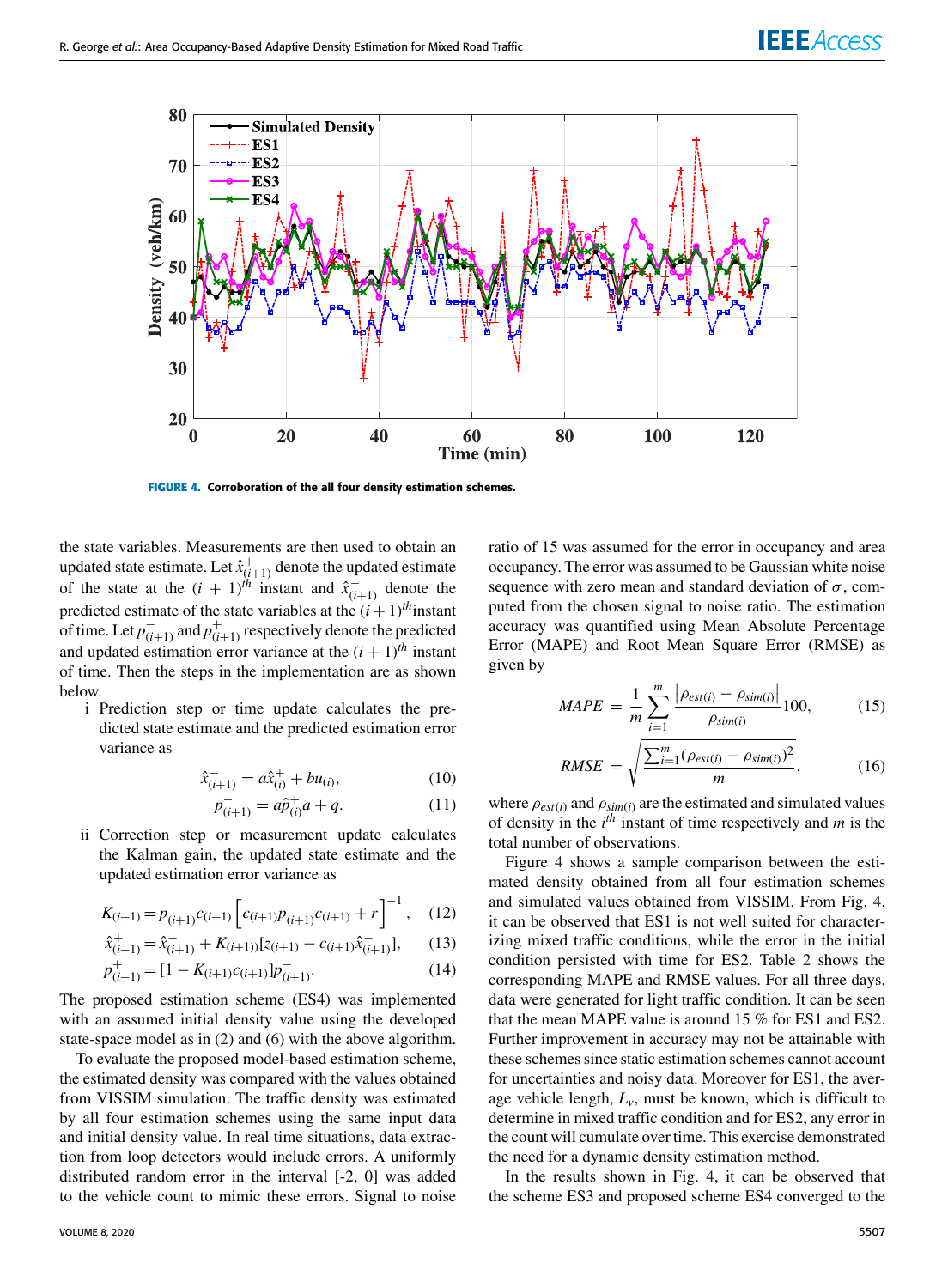| Days           | ES1                |                         | ES <sub>2</sub>    |                         | ES3                   |                         | ES4         |                         |
|----------------|--------------------|-------------------------|--------------------|-------------------------|-----------------------|-------------------------|-------------|-------------------------|
|                | <b>MAPE</b><br>(%) | <b>RMSE</b><br>(veh/km) | <b>MAPE</b><br>(%) | <b>RMSE</b><br>(veh/km) | <b>MAPE</b><br>$(\%)$ | <b>RMSE</b><br>(veh/km) | MAPE<br>(%) | <b>RMSE</b><br>(veh/km) |
|                | 15.08              | 12.84                   | 17.29              | 12.65                   | 5.19                  | 4.52                    | 3.95        | 3.63                    |
| $\overline{c}$ | 13.42              | 10.86                   | 13.6               | 8.55                    | 6.22                  | 5.04                    | 3.42        | 3.7                     |
| 3              | 13.95              | 8.61                    | 13.94              | 7.31                    | 5.43                  | 3.4                     | 2.83        | 2.09                    |
| Mean           | 14.15              | 10.77                   | 14.94              | 9.5                     | 5.61                  | 4.32                    | 3.4         | 3.14                    |

#### **TABLE 2.** MAPE and RMSE for various density estimation methods for three different days.

**TABLE 3.** Comparison of static and dynamic estimation schemes.

| <b>Attributes</b>    | ES1                | ES <sub>2</sub>     | ES3                   | ES4                                       |  |  |  |
|----------------------|--------------------|---------------------|-----------------------|-------------------------------------------|--|--|--|
| Model                |                    |                     |                       |                                           |  |  |  |
|                      |                    |                     | Single input          | Single input                              |  |  |  |
| Nature of model      | Linear discrete    | Linear first order  | single output         | single output                             |  |  |  |
|                      | algebraic equation | difference equation | linear time invariant | linear time varying                       |  |  |  |
|                      |                    |                     | difference equation   | difference equation                       |  |  |  |
| State variable       | Not applicable     | Not applicable      | Density               | Density                                   |  |  |  |
|                      | Time               | Relative flow       | Relative flow         | Relative flow                             |  |  |  |
| Input variable       | occupancy          |                     |                       |                                           |  |  |  |
| Output variable      | Density            | Density             | Time occupancy        | Area occupancy                            |  |  |  |
|                      |                    | Estimation          |                       |                                           |  |  |  |
|                      |                    |                     |                       |                                           |  |  |  |
| Type                 | <b>Static</b>      | <b>Static</b>       | Dynamic               | Dynamic                                   |  |  |  |
|                      |                    |                     |                       |                                           |  |  |  |
| Compiling time       |                    |                     |                       |                                           |  |  |  |
| (for one 120 minute) | $0.85$ ms          | $0.95$ ms           | $3.26$ ms             | $3.3 \text{ ms}$                          |  |  |  |
| data set)            |                    |                     |                       |                                           |  |  |  |
| Accuracy             | Low                | Low                 | High                  | Highest                                   |  |  |  |
|                      |                    |                     |                       |                                           |  |  |  |
|                      |                    |                     | Relative flow,        | Relative flow, SMS speed,                 |  |  |  |
| Data required        | Time occupancy     | Relative flow       | Time occupancy        | class wise occupancy time and             |  |  |  |
|                      |                    |                     |                       | no. of vehicles passing over the detector |  |  |  |

simulated density, unlike in estimation schemes ES1 and ES2, where the initial error propagated over time. In scheme ES3, the model had two dynamic parameters namely weighted average vehicle length and number of parallel paths, which were taken to be constant for a particular vehicle composition [29]. Though the estimated density from this method initially converged to that of the simulated values, it started diverging later.

ES4, on the other hand, shows consistent performance after convergence. The performance of the estimation schemes ES3 and ES4 were evaluated using MAPE and RMSE for three different days and is also presented in Table 2. It can be observed that the estimation performance significantly improved using the proposed dynamic estimation scheme (ES4). The mean of MAPE values was less than 4 % with RMSE of 3 veh/km for ES4, which indicates highly accurate performance of the estimator [34].

In Table 3, an overall comparison between the four schemes is presented. Data were processed using an Intel<sup>®</sup>  $\text{Core}^{\text{TM}}$  i7 Processor. It can be seen that the computational complexity measured in terms of compiling time was better for static estimation schemes, while accuracy level was higher for dynamic estimation schemes. When data collection is considered, ES4 requires class wise collection of the variables  $t_{k(i)}$  and  $N_d$ . However, the performance was better for ES4 compared to the other three schemes.

## B. SENSITIVITY STUDY FOR INITIAL DENSITY

The convergence of the proposed estimation scheme ES4 for varying initial condition of density is analyzed in this section. The estimation scheme was implemented for initial density varying from 0 veh/km to 100 veh/km. The estimated density was compared with the simulated density and the results are shown in Fig. 5. It can be seen that for all assessed initial conditions, the estimation scheme converged with convergence time less than 10 minutes. Subsequently, analyses of the proposed scheme to various traffic scenarios were done and are discussed in the next section.

#### **V. ADAPTIVITY TO DIFFERENT TRAFFIC SCENARIOS**

Traffic conditions in roads are quite unpredictable and vary due to both recurring and non-recurring conditions. For instance, an incident may occur causing blockage leading to increase in density. In addition, there will be variations in traffic from peak to off-peak. This necessitates checking whether the estimation scheme can detect such scenarios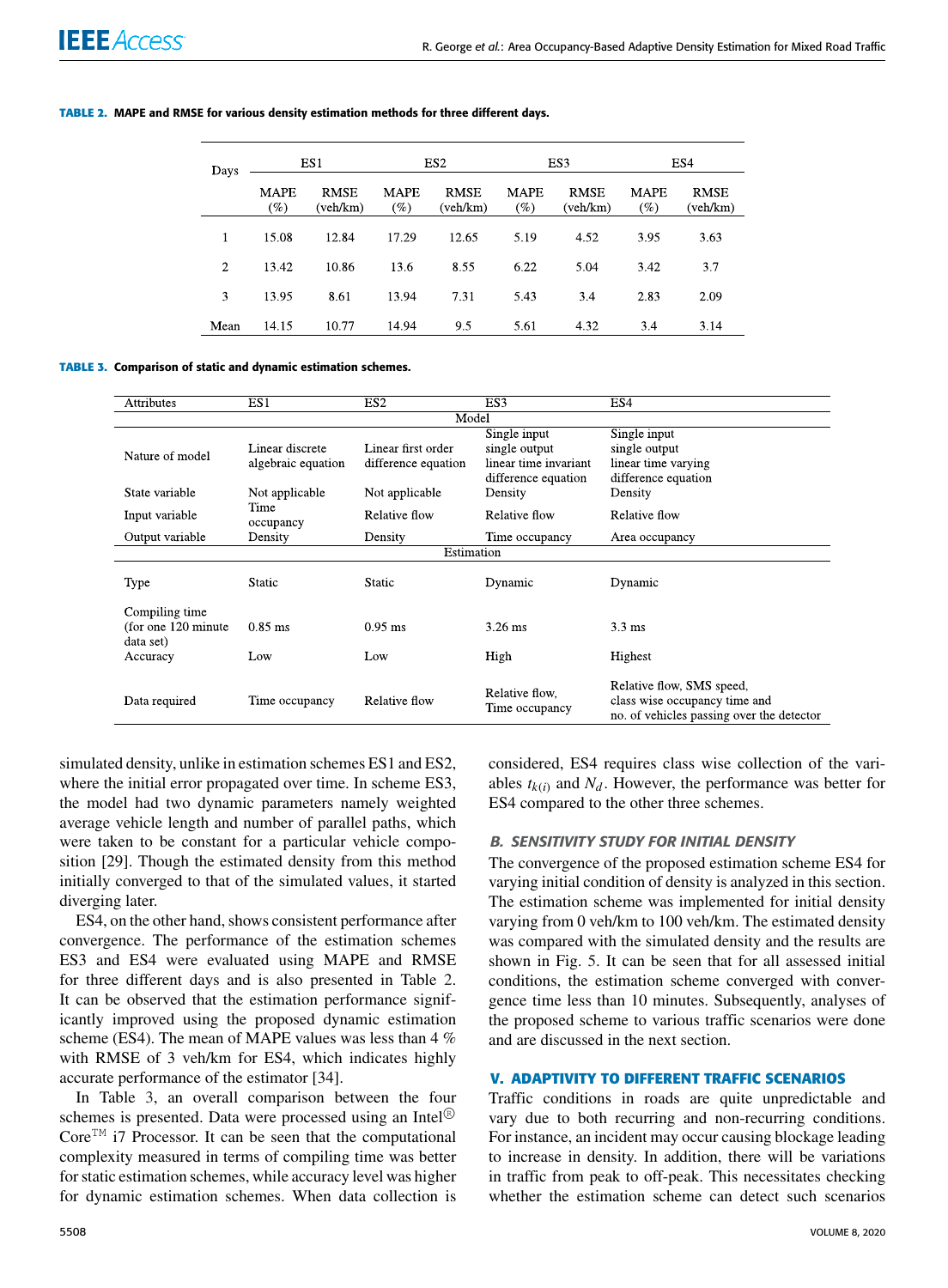**TABLE 4.** Test matrix for different scenario.

| Sl. No. | Scenario                                           | Cycle time<br>(seconds) | Green time<br>(seconds) | Input volume<br>(veh/h) | Time period<br>(h) | No. of lanes                         |
|---------|----------------------------------------------------|-------------------------|-------------------------|-------------------------|--------------------|--------------------------------------|
|         | From uncongested<br>to congested<br>and vice versa | 100                     | 32                      | 2850-5130<br>5130-1520  | 2.5h<br>2.5h       | 3                                    |
| 2       | Light traffic condition<br>(uncongested)           | 100                     | 32                      | 2850-3420               | 2 <sub>h</sub>     | 3                                    |
| 3       | Scenario where there<br>is an incident             | 100                     | 32                      | 2850-3420               | 2 h                | 2 lanes<br>blocked for<br>20 minutes |
| 4       | Heavy traffic condition<br>(jam density)           | 100                     | 32                      | 5700-6840<br>$0-1520$   | 1.15h<br>1.15h     | 3                                    |



**FIGURE 5.** Convergence for different values of initial density.

through appropriate changes in density. Hence, a test matrix was generated for different scenarios, listing the various inputs to VISSIM for simulating the network for data generation as given in Table 4. Different scenarios simulated varied from light traffic condition to heavy traffic, transition periods, jam density condition and an incident scenario where an incident was injected in the study stretch and assumed to block two lanes for 20 minutes. ES4 was used for the estimation of density for these scenarios and results obtained are shown in Table 5. It can be seen that for congested and transition scenarios, the performance is poor. Here, it has to be noted that fixed process covariance *q* and measurement noise covariance *r* were used in the Kalman filter. This result shows the necessity of an adaptive scheme. Results of scenario 1 are presented in Fig. 6 to highlight this point further. In this scenario, 5 hour data including a transition from light traffic to heavy traffic and vice versa is considered. Starting from the point of transition from the low-density regime, an increase in error could be observed for ES4. This may be due to the fact that the change in noise characteristics was not considered with changes in scenario. Hence, to take into account these varying conditions, an adaptive Kalman filter was developed, as discussed next.

In the Kalman filter, the process covariance *q* represents the uncertainty in the process and process model. In this study, process noise is likely to be small, since the process **TABLE 5.** MAPE and RMSE for ES4 estimation scheme for different scenarios.

| <b>SL No.</b> | Scenario                                        | ES4                   |                         |  |
|---------------|-------------------------------------------------|-----------------------|-------------------------|--|
|               |                                                 | <b>MAPE</b><br>$(\%)$ | <b>RMSE</b><br>(veh/km) |  |
| 1             | From uncongested to<br>congested and vice versa | 44.52                 | 57.1                    |  |
| 2             | Light traffic condition<br>(uncongested)        | 3.95                  | 3.6                     |  |
| 3             | Heavy traffic condition<br>(jam density)        | 32.26                 | 67.81                   |  |
| 4             | Scenario where there<br>is an incident          | 6.71                  | 8.23                    |  |



**FIGURE 6.** Corroboration of ES4 scheme for scenario 1 (transition).

model was developed using the vehicle conservation equation and the input given to the model is expected to be accurate. However, inaccuracy in both measurement and measurement equation can be expected to a certain amount. Hence, the filter was made adaptive with fixed *q* and varying *r*. In ES4, the process disturbance and measurement noise were assumed to be normally distributed zero mean independent, white noise signals. The filter was made adaptive by varying *r* and taking a non zero mean value for measurement noise. In order to evaluate the changing properties of the measurement noise and its covariance, the predicted state estimate was used to obtain the residue from the measurement equation in (7). The statistical properties of measurement noise were recalculated before the correction step. The residue was calculated for each time step as the difference between the actual measurement and the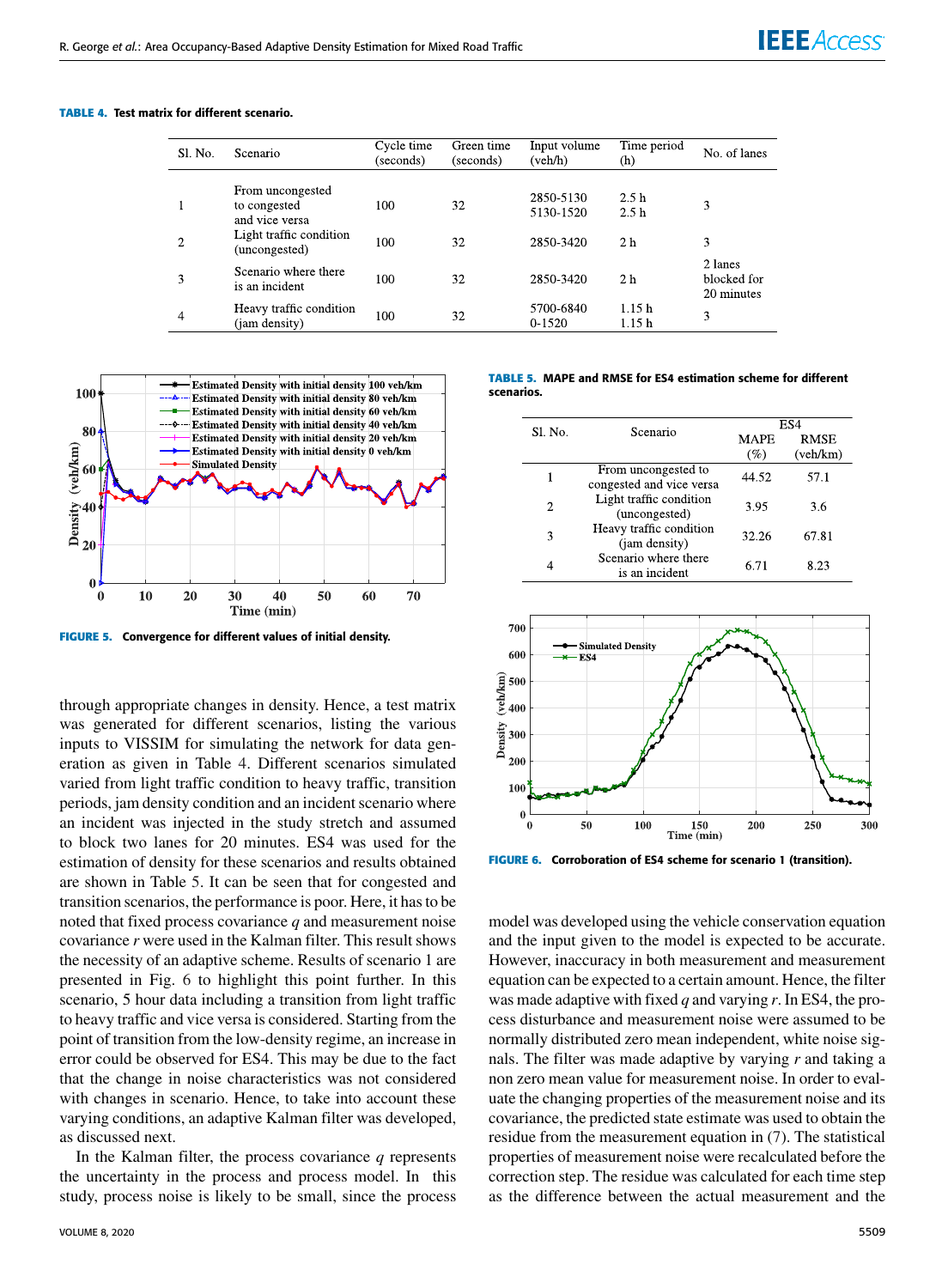

**FIGURE 7.** Algorithm for adaptive Kalman filter schemes.

predicted value, given by

$$
res_{(i+1)} = [z_{(i+1)} - c_{(i+1)}\hat{x}_{(i+1)}^{-}].
$$
\n(17)

The quantity  $\bar{v}_{(i+1)}$  was calculated as the simple mean of these residuals and the measurement covariance  $r(i+1)$  as the variance of the residuals as

$$
\bar{v}_{(i+1)} = \frac{1}{n} \sum_{k=1}^{n} res_{(k)},
$$
\n
$$
r_{(i+1)} = \frac{1}{n-1} \sum_{k=1}^{n} [res_{(k)} - \bar{v}_{(i+1)}]^2,
$$
\n(18)

where *n* is the number of time instants prior to  $(i + 1)$  used in the process.

In the correction step, the updated state estimate was modified as

$$
\hat{x}_{(i+1)}^+ = \hat{x}_{(i+1)}^- + K_{(i+1)} [z_{(i+1)} - c_{(i+1)} \hat{x}_{(i+1)}^- - \bar{v}_{(i+1)}].
$$
 (19)

Based on the choice of *n*, two algorithms were developed: adaptive Kalman filter with a window of fixed size (AKF1) and adaptive Kalman filter with a window of increasing size (AKF2). In the fixed window size filter AKF1, the number of samples (window size) was fixed and at any time step, the previous *n* number of samples were taken for calculating  $\bar{v}_{(i+1)}$  and  $r_{(i+1)}$ . In AKF2, the size of the window increased at every time step and all previous samples were taken for calculating  $\bar{v}_{(i+1)}$  and  $r_{(i+1)}$ . The proposed algorithms AKF1 and AKF2 for the estimation of traffic density can be summarized using the algorithm as in Fig. 7.

A comparison of the three estimation schemes ES4, AKF1 and AKF2 was done next and the results are

**TABLE 6.** MAPE and RMSE for various adaptive Kalman estimation schemes for different scenarios.

| S1. No.        | Scenario         |             | AKF1        | AKF2        |             |
|----------------|------------------|-------------|-------------|-------------|-------------|
|                |                  | <b>MAPE</b> | <b>RMSE</b> | <b>MAPE</b> | <b>RMSE</b> |
|                |                  | (%          | (veh/km)    | (%)         | (veh/km)    |
|                | From uncongested |             |             |             |             |
| 1              | to congested and | 3.32        | 6.1         | 5.14        | 5.45        |
|                | vice versa       |             |             |             |             |
|                | Light traffic    |             |             |             |             |
| $\overline{2}$ | condition        | 2.9         | 3.13        | 3.01        | 3.29        |
|                | (uncongested)    |             |             |             |             |
|                | Heavy traffic    |             |             |             |             |
| 3              | condition        | 3.01        | 16.66       | 6.91        | 21.73       |
|                | (jam density)    |             |             |             |             |
|                | Scenario where   |             |             |             |             |
| 4              | there is an      | 2.02        | 2.12        | 2.75        | 2.75        |
|                | incident         |             |             |             |             |

discussed here. Performance was evaluated in terms of MAPE and RMSE and the results obtained are shown in Table 5 and 6. The proposed adaptive algorithms AKF1 and AKF2 can be found to have better performance than ES4.

Further analysis of the performance of the methods was done to understand the adaptive nature of the Kalman filter. Figure 8 shows scenario 1, where it can be seen that all the three estimation schemes initially converged to the simulated density during low density regime. However, from the point of transition, ES4 diverged, as clearly observed in Fig. 6. Being a scheme with fixed noise statistics, having zero mean and fixed variance, it was not able to capture data characteristics for transition and change in traffic conditions.

In comparison, the adaptive schemes AKF1 and AKF2 that estimated the noise statistics for each time interval performed better as they captured the change in data characteristics.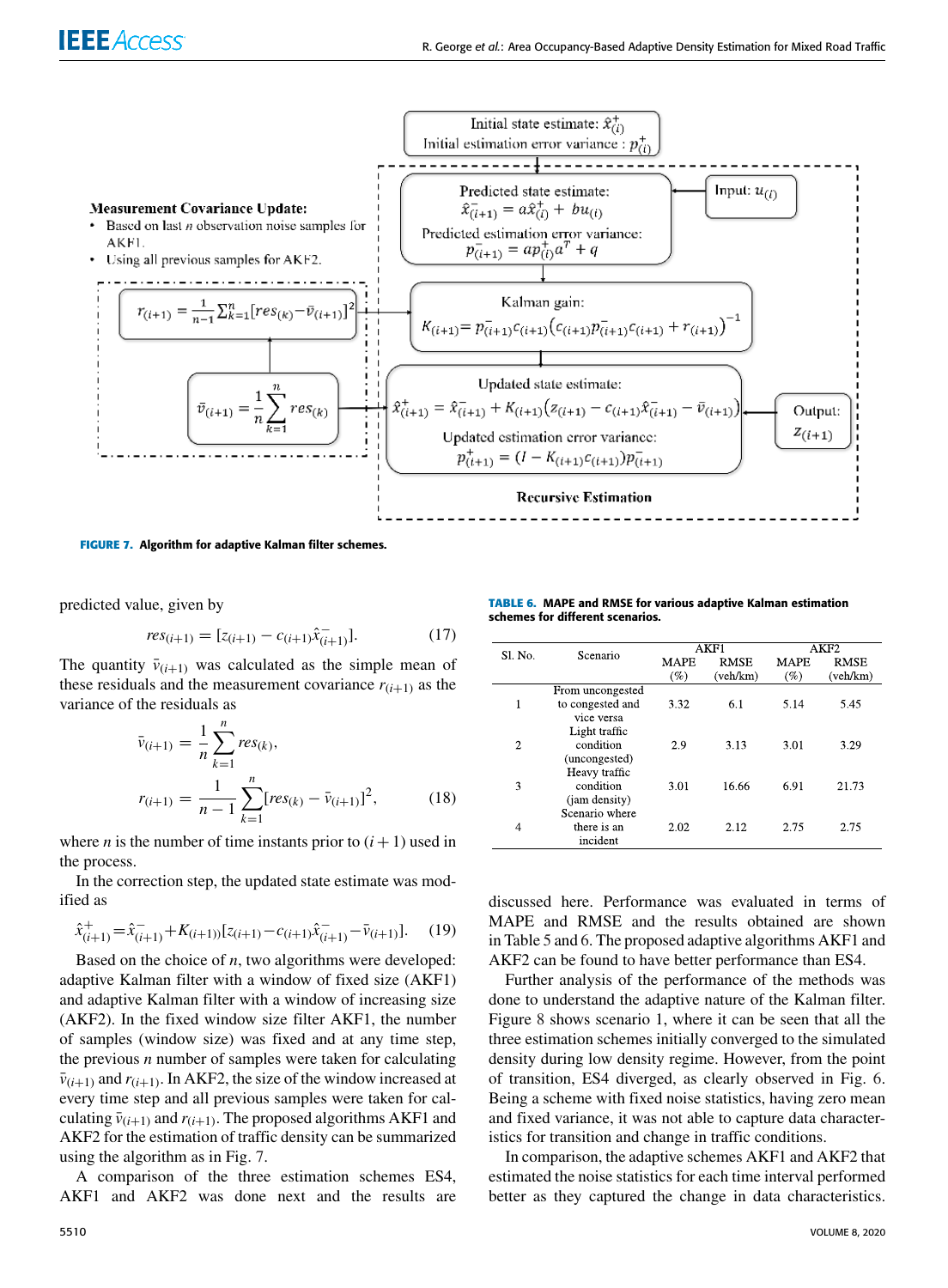

**FIGURE 8.** Performance comparisons under scenario 1 (transition).



**FIGURE 9.** Performance comparisons under scenario 2 (light traffic).

Figure 9 shows scenario 2 characterized by light traffic conditions with less data variations, where all the schemes performed well. In scenario 3, scheme ES4 led to a bias where the density reached jam density during fully congested conditions, as observable from Fig. 10. In scenario 4, an incident was injected for a period of 20 minutes, causing the blockage of two lanes. This resulted in building up of a queue in between detectors B and C causing a change in traffic condition (increase in density). During queue build-up and release, detectors B and C were congested. The errors in the measurement model and measurement were well captured by the adaptive schemes as shown in Fig. 11. The scheme ES4 with fixed variance resulted in an offset after the incident was over.

Thus, for transition and congestion scenarios, when the error in measurement or measurement model can be higher, ES4 with fixed measurement noise statistics was not able to capture the variation. The adaptive schemes AKF1 and AKF2 that estimate the mean and variance of the measurement noise performed better in these cases. In AKF1, the variations were better captured, where mean and variance were estimated with the last *n* observed noise samples compared to AKF2 where all previous samples were used. Overall, it can be seen that AKF1 scheme estimated section density better, especially during the congestion period and transitions. Further, in AKF2, the window size increases with time, and hence AKF1 requires lower online data storage.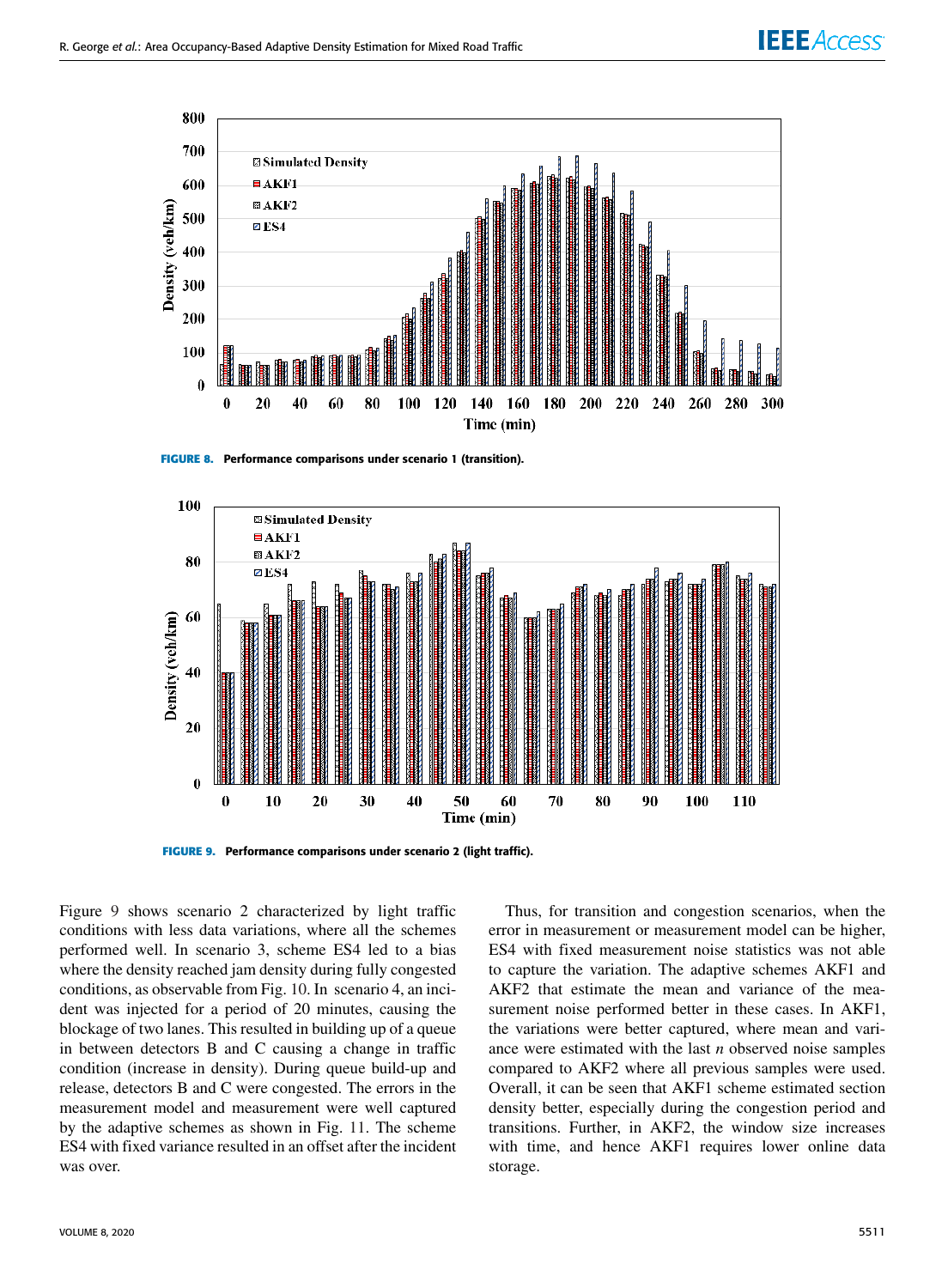









#### **VI. SUMMARY AND CONCLUSION**

Estimation of density is an essential component in the study of traffic congestion in mixed traffic conditions characterized by heterogeneous and lane-less traffic. In spite of being a good indicator of congestion, the on field measurement of density is rather demanding. Hence, this paper used area occupancy as a surrogate variable for traffic density estimation, which is capable of considering varying vehicle dimensions as encountered in heterogeneous and lane-less traffic. Model-based schemes for estimation of density under mixed traffic conditions were developed by applying the Kalman filter technique.

The key aspects of the research can be summarized as follows:

• The paper presents a method to estimate road traffic congestion using density as a measure under mixed traffic condition.

- The traffic system was characterized using a noncontinuum macroscopic single state linear time varying model.
- The derived density-area occupancy relation was used to formulate the output equation that captured the heterogeneity and lane indiscipline.
- Corroboration of the estimation scheme with the simulated density showed an average Mean Absolute Percentage Error of less than 4 %, which illustrated an accurate estimate.
- Sensitivity analyses done for initial conditions showed the robustness of the scheme.
- When compared with an existing dynamic estimation scheme and two static estimation schemes, the proposed one showed better performance.
- Since the proposed scheme was unable to capture the variations in noise statistics for different scenarios,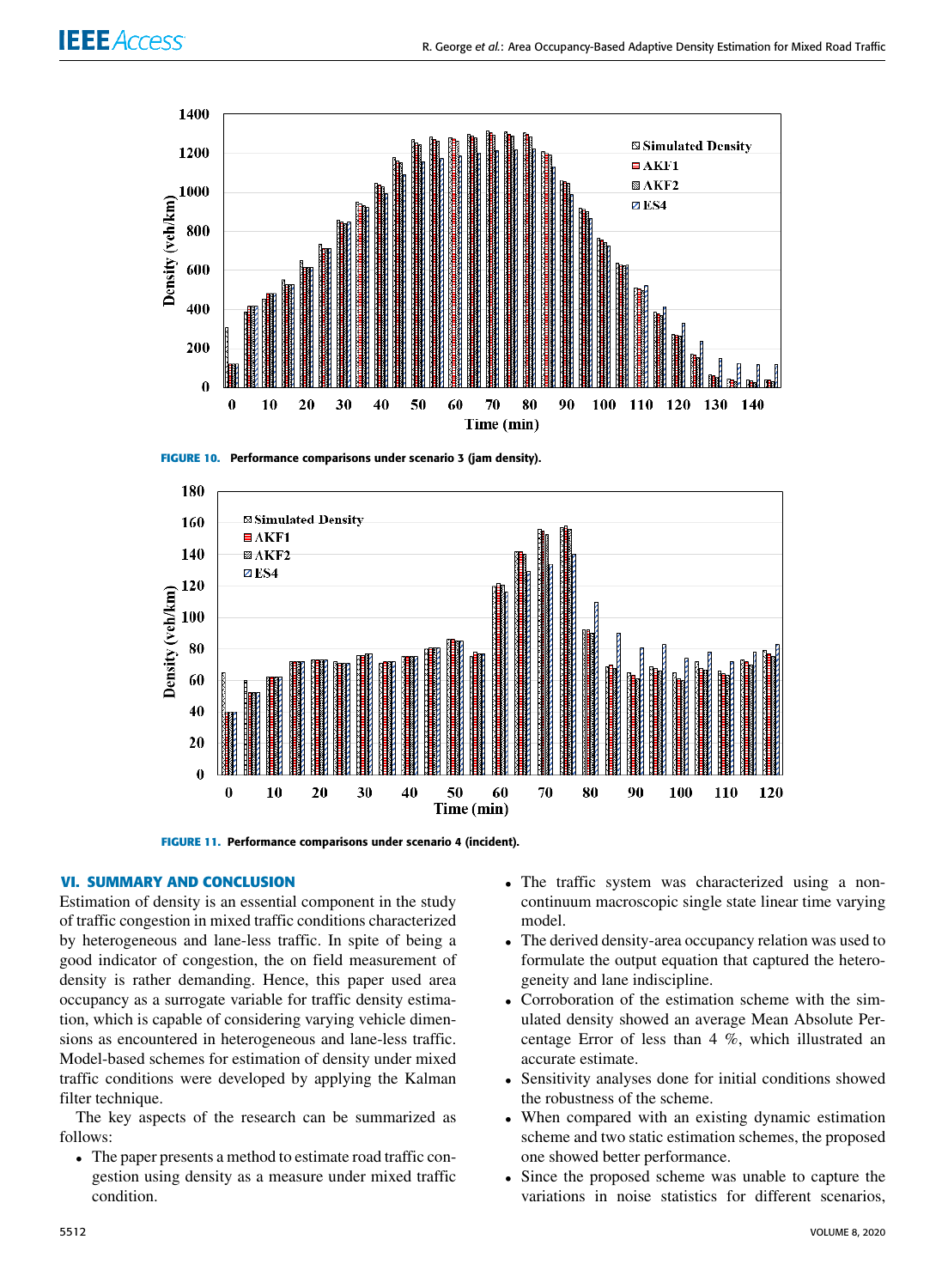adaptive Kalman filter with fixed window size (AKF1) and with increasing window size (AKF2) were developed.

• On performance analysis under various scenarios, AKF1 outperformed the earlier scheme and AKF2 with a Mean Absolute Percentage Error of less than 4 %.

Based on the results of the present study, it may be inferred that the adaptive Kalman filter estimation scheme based on area occupancy can accurately estimate density under mixed traffic conditions. The proposed scheme has the potential for real-time implementation in heterogeneous and lane-less traffic that shall contribute to the development of appropriate control schemes.

#### **ACKNOWLEDGMENT**

The authors would like to thank the support from the team at the Center of Excellence in Urban Transport at the Indian Institute of Technology Madras.

#### **REFERENCES**

- [1] A. Hegyi, D. Girimonte, R. Babuska, and B. De Schutter, ''A comparison of filter configurations for freeway traffic state estimation,'' in *Proc. IEEE Intell. Transp. Syst. Conf.*, Toronto, ON, Canada, Sep. 2006, pp. 1029–1034.
- [2] *Highway Capacity Manual*, Transp. Res. Board Nat. Academies, Washington, DC, USA, 2010.
- [3] A. D. May, *Traffic Flow Fundamentals*. Upper Saddle River, NJ, USA: Prentice-Hall, 1990, pp. 192–200.
- [4] M. Lighthill and G. Whitham, "On kinematic waves I. Flood movement in long rivers,'' *Proc. Roy. Soc. London A, Math., Phys. Eng. Sci.*, vol. 229, pp. 281–316, May 1955.
- [5] P. I. Richards, ''Shock waves on the highway,'' *Oper. Res.*, vol. 4, no. 1, pp. 42–51, Feb. 1956.
- [6] H. J. Payne, ''Model of freeway traffic and control,'' *Math. Model Public Syst.*, vol. 1, pp. 51–61, 1971.
- [7] V. Tyagi, S. Darbha, and K. Rajagopal, ''A review of the mathematical models for traffic flow,'' *Int. J. Adv. Eng. Sciences Appl. Math.*, vol. 1, no. 1, pp. 53–68, 2009.
- [8] C. F. Daganzo, ''Requiem for second-order fluid approximations of traffic flow,'' *Transp. Res. B, Methodol.*, vol. 29, no. 4, pp. 277–286, Aug. 1995.
- [9] G. Wong and S. Wong, ''A multi-class traffic flow model–an extension of LWR model with heterogeneous drivers,'' *Transp. Res. A, Policy Pract.*, vol. 36, no. 9, pp. 827–841, Nov. 2002.
- [10] S. Logghe and L. Immers, "Heterogeneous traffic flow modelling with the LWR model using passenger-car equivalents,'' in *Proc. 10th World Congr.* Madrid, Spain, 2003, pp. 1–15.
- [11] T. Tang, H. Huang, S. Zhao, and H. Shang, "A new dynamic model for heterogeneous traffic flow,'' *Phys. Lett. A*, vol. 373, no. 29, pp. 2461–2466, Jun. 2009.
- [12] V. T. Arasan and R. Z. Koshy, ''Methodology for modeling highly heterogeneous traffic flow,'' *J. Transp. Eng.*, vol. 131, no. 7, pp. 544–551, Jul. 2005.
- [13] K. Venkatesan, A. Gowri, and R. Sivanandan, ''Development of microscopic simulation model for heterogeneous traffic using object oriented approach,'' *Transportmetrica*, vol. 4, no. 3, pp. 227–247, Jan. 2008.
- [14] P. Chakroborty and A. K. Maurya, "Microscopic analysis of cellular automata based traffic flow models and an improved model,'' *Transp. Rev.*, vol. 28, no. 6, pp. 717–734, Nov. 2008.
- [15] C. Mallikarjuna and K. R. Rao, "Cellular automata model for heterogeneous traffic,'' *J. Adv. Transp.*, vol. 43, no. 3, pp. 321–345, 2009.
- [16] R. A. Anand, L. Vanajakshi, and S. C. Subramanian, "Traffic density estimation under heterogeneous traffic conditions using data fusion,'' in *Proc. IEEE-IV,* Baden-Baden, Germany, 2011, pp. 31–36.
- [17] A. Padiath, L. Vanajakshi, S. C. Subramanian, and H. Manda, ''Prediction of traffic density for congestion analysis under Indian traffic conditions,'' in *Proc. 12th Int. IEEE Conf. Intell. Transp. Syst.*, St. Louis, MO, USA, Oct. 2009, pp. 1–6.
- [18] A. Thankappan, A. Sunny, L. Vanajakshi, and S. C. Subramanian, "A non-continuum lumped-parameter dynamic model applied to Indian traffic,'' *Syst. Sci. Control Eng.*, vol. 3, no. 1, pp. 320–331, Jan. 2015.
- [19] *Highway Capacity Manual*, Transp. Res. Board Nat. Academies, Washington, DC, USA, 2000, vol. 2.
- [20] R. E. Kalman, ''A new approach to linear filtering and prediction problems,'' *J. Basic Eng.*, vol. 82, no. 1, pp. 35–45, Mar. 1960.
- [21] T. Seo, A. M. Bayen, T. Kusakabe, and Y. Asakura, ''Traffic state estimation on highway: A comprehensive survey,'' *Annu. Rev. Control*, vol. 43, pp. 128–151, Jan. 2017.
- [22] K. Singh and B. Li, "Estimation of traffic densities for multilane roadways using a Markov model approach,'' *IEEE Trans. Ind. Electron.*, vol. 59, no. 11, pp. 4369–4376, Nov. 2012.
- [23] X. Di, H. X. Liu, and G. A. Davis, "Hybrid extended Kalman filtering approach for traffic density estimation along signalized arterials: Use of global positioning system data,'' *Transp. Res. Rec.*, vol. 2188, no. 1, pp. 165–173, Jan. 2010.
- [24] A. Anand, G. Ramadurai, and L. Vanajakshi, ''Data fusion–based traffic density estimation and prediction,'' *J. Intell. Transp. Syst.*, vol. 18, no. 4, pp. 367–378, Oct. 2014.
- [25] B. Dhivyabharathi, S. Fulari, R. Amrutsamanvar, L. Vanajakshi, S. C. Subramanian, and M. Panda, ''Performance comparison of filtering techniques for real time traffic density estimation under indian urban traffic scenario,'' in *Proc. IEEE 18th Int. Conf. Intell. Transp. Syst.*, Las Palmas, Spain, Sep. 2015, pp. 1442–1447.
- [26] N. Bekiaris-Liberis, C. Roncoli, and M. Papageorgiou, "Highway traffic state estimation with mixed connected and conventional vehicles,'' *IEEE Trans. Intell. Transp. Syst.*, vol. 17, no. 12, pp. 3484–3497, Dec. 2016.
- [27] S. G. Fulari, L. Vanajakshi, and S. C. Subramanian, "Addressing errors in automated sensor data for real-time traffic state estimation using dynamical systems approach,'' *IET Intell. Transp. Syst.*, vol. 10, no. 10, pp. 683–690, Dec. 2016.
- [28] A. Nantes, D. Ngoduy, A. Bhaskar, M. Miska, and E. Chung, ''Real-time traffic state estimation in urban corridors from heterogeneous data,'' *Transp. Res. C, Emerg. Technol.*, vol. 66, pp. 99–118, May 2016.
- [29] R. George, B. A. Kumar, L. Vanajakshi, and S. C. Subramanian, ''Traffic Density Estimation under Lane Indisciplined Conditions using Strips along the Road Width,'' in *Proc. 11th Int. Conf. Commun. Syst. Netw. (COM-SNETS)*, Bengaluru, India, Jan. 2019, pp. 748–753.
- [30] C. Mallikarjuna and K. R. Rao, "Area occupancy characteristics of heterogeneous traffic,'' *Transportmetrica*, vol. 2, no. 3, pp. 223–236, Jan. 2006.
- [31] V. T. Arasan and G. Dhivya, "Measuring heterogeneous traffic density," in *Proc. ICSUTE*, Bangkok, Thailand, 2008, pp. 236–240.
- [32] *PTV Vissim 7 User Manual*, PTV Group, Karlsruhe, Germany, 2014.
- [33] V. T. Arasan and G. Dhivya, "Simulation of highly heterogeneous traffic flow characteristics,'' in *Proc. ECMS*, Kuala Lumpur, Malaysia, 2010, pp. 81–87.
- [34] R. K. Klimberg, G. P. Sillup, K. J. Boyle, and V. Tavva, "Forecasting performance measures—What are their practical meaning?'' *Adv. Bus. Manage. Forecasting*, vol. 7, pp. 137–147, Jan. 2010.



REENU GEORGE received the B.Tech. degree in electrical and electronics engineering from Kannur University and the M.E. degree in control system from Anna University. She is currently pursuing the Ph.D. degree in traffic prediction and controls with the Department of Engineering Design, IIT Madras, Chennai, India. Her research interests include traffic state estimation and traffic signal control.